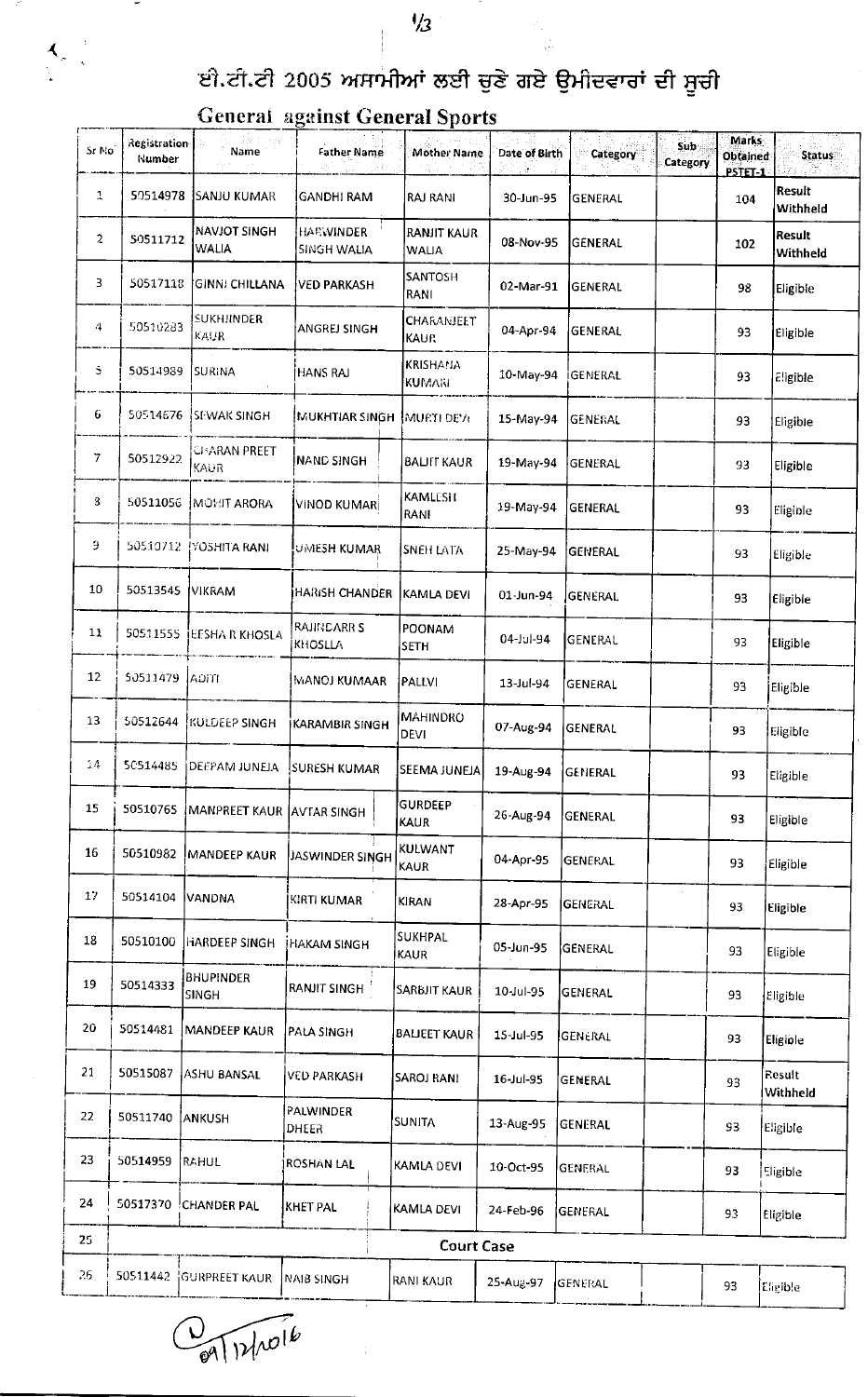$2/3$ 

Ť

| 27 | <b>Court Case</b> |                                 |                                   |                                 |           |                |    |                           |  |  |  |
|----|-------------------|---------------------------------|-----------------------------------|---------------------------------|-----------|----------------|----|---------------------------|--|--|--|
| 28 | 50512843          | <b>SUKHWANT</b><br><b>SINGH</b> | PARMJEET SINGH                    | <b>MANJEET</b><br>KAUR          | 05-Jun-77 | GENERAL        | 92 | <b>Result</b><br>Withheld |  |  |  |
| 29 | 50514022          | <b>DEEPAK RAI GARG</b>          | <b>SUBHASH</b><br><b>CHANDER</b>  | <b>RAM MURTI</b><br><b>DEVI</b> | 26-Sep-77 | <b>GENERAL</b> | 92 | Result<br>Withheld        |  |  |  |
| 30 | 50516471          | HARISH MEHTA                    | <b>ISSER DASS</b><br><b>MEHTA</b> | <b>SHANTI DEVI</b>              | 02-Jan-78 | <b>GENERAL</b> | 92 | Result<br>Withheld        |  |  |  |
| 31 | <b>Court Case</b> |                                 |                                   |                                 |           |                |    |                           |  |  |  |
| 32 | <b>Court Case</b> |                                 |                                   |                                 |           |                |    |                           |  |  |  |
| 33 | <b>Court Case</b> |                                 |                                   |                                 |           |                |    |                           |  |  |  |
| 34 | <b>Court Case</b> |                                 |                                   |                                 |           |                |    |                           |  |  |  |
| 35 | 50510782          | <b>SAMUNDER</b><br><b>SINGH</b> | PRITHVI RAM                       | <b>SHINGARI</b><br>DEVI         | 02-Feb-79 | <b>GENERAL</b> | 92 | Eligible                  |  |  |  |
| 36 | 50512422          | <b>HARJINDER</b><br>SINGH       | <b>MASAT SINGH</b>                | <b>KARNAIL KAUR</b>             | 28-Feb-79 | <b>GENERAL</b> | 92 | Eligible                  |  |  |  |
| 37 | 50514571          | <b>NEETU BALA</b>               | <b>SURINDER KUMAR</b>             | <b>DARSHANA</b><br>RANI         | 20-Mar-79 | <b>GENERAL</b> | 92 | Eligible                  |  |  |  |
| 38 | 50516299          | SEEMA SHARMA                    | SURINDER KUMAR<br><b>SHARMA</b>   | KAMLESH                         | 22-Mar-79 | <b>GENERAL</b> | 92 | Eligible                  |  |  |  |
| 39 | 50514644          | <b>RANJIT KAUR</b>              | GIRDHARI LAL                      | <b>RAJINDER</b><br><b>KAUR</b>  | 04-Apr-79 | <b>GENERAL</b> | 92 | Eligible                  |  |  |  |
| 40 | 50513012          | LAKHWINDER<br><b>SINGH</b>      | <b>DIDAR SINGH</b>                | <b>SUKHCHAIN</b><br>KAUR        | 05-Jun-79 | lgeneral       | 92 | <b>Eligible</b>           |  |  |  |

## **SC** against SC Sports

| Sr No          | <b>Registration</b> | <b>Name</b>               | www.oo.oporta<br><b>Father Name</b> | <b>Mother Name</b>              | Date of Birth |                     |                        |                                     |                           |
|----------------|---------------------|---------------------------|-------------------------------------|---------------------------------|---------------|---------------------|------------------------|-------------------------------------|---------------------------|
|                | Number              |                           |                                     |                                 |               | <b>Category</b>     | <b>Sub</b><br>Category | <b>Marks</b><br>Obtained<br>PSTET-1 | <b>Status</b>             |
| $\mathbf{1}$   |                     | 50513992 SEEMA RANI       | <b>RESHAM SINGH</b>                 | <b>BIMLA DEVI</b>               | 27-May-86     | SC (R&O)            |                        | 83                                  | Eligible                  |
| $\overline{2}$ | 50513607            | HARMESH SINGH             | <b>CHHANKU SINGH</b>                | KUNDO BAI                       | 10-Mar-84     | SC (R&O)            |                        | 82                                  | Eligible                  |
| 3              | 50511808            | <b>SEEMA RANI</b>         | <b>MANGAL SINGH</b>                 | SHEELO BAI                      | 10-Apr-84     | SC (R&O)            |                        | 82                                  | Eligible                  |
| 4              | 50514014            | <b>KRISHAN SINGH</b>      | <b>GOPAL SINGH</b>                  | NINDERPAL<br><b>KAUR</b>        | 12-Apr-84     | SC (R&O)            |                        | 82                                  | Eligible                  |
| 5              | 50510705            | <b>KAMALDEEP</b>          | <b>AJIT LAL</b>                     | <b>RAJ RANI</b>                 | 06-May-84     | SC (R&O)            |                        | 82                                  | Eligible                  |
| 6              | 50512048            | GURJANT SINGH             | <b>GURBACHAN</b><br><b>SINGH</b>    | <b>VIDYA BAI</b>                | 02-Aug-84     | SC (R&O)            |                        | 82                                  | <b>Result</b><br>Withheld |
| 7              | 50512402            | AMANDEEP KAUR RAM DASS    |                                     | <b>BALWINDER</b><br><b>KAUR</b> | 14-Oct-84     | SC (R&O)            |                        | 82                                  | Eligible                  |
| 8              | 50511859            | RAMNIWAS                  | DHARMPAL                            | DILO DEVI                       | 05-Oct-85     | <b>SC (R&amp;O)</b> |                        | 82                                  | Eligible                  |
| 9              | 50510399            | <b>VIJAY KUMAR</b>        | <b>MOHAN LAL</b>                    | KAILASHO<br><b>DEVI</b>         | 30-Nov-85     | <b>SC (R&amp;O)</b> |                        | 82                                  | Eligible                  |
| 10             | 50516145            | <b>VEERPAL KAUR</b>       | <b>HOSHIAR SINGH</b>                | <b>NASIB KAUR</b>               | 07-Jan-86     | <b>SC (R&amp;O)</b> |                        | 82                                  | Eligible                  |
| 11             | 50511255            | PARVEEN RANI              | SANT SINGH                          | <b>GURMEET</b><br><b>KAUR</b>   | 03-Jul-86     | <b>SC (R&amp;O)</b> |                        | 82                                  | Eligible                  |
| 12             | 50513462            | <b>ANKU THAPA</b>         | OM PARKASH                          | TRIPTA DEVI                     | 28-Jul-86     | <b>SC (R&amp;O)</b> |                        | 82                                  | Eligible                  |
| 13             | 50510633            | KIRANPREET<br><b>KAUR</b> | CHARANJEET<br><b>SINGH</b>          | MALKEET<br><b>KAUR</b>          | 28-Sep-86     | SC (R&O)            |                        | 82                                  | Eligible                  |
| 14             | 50515374            | <b>GURPREET KAUR</b>      | <b>GURMEJ SINGH</b>                 | <b>JASVINDER</b><br><b>KAUR</b> | 21-Dec-86     | SC (R&O)            |                        | 82                                  | Eligible                  |
| 15             | 50511184            | SUMANDEEP                 | RAJINDER PAL<br><b>SINGH</b>        | <b>RESHAM KAUR</b>              | 19-Jan-87     | SC(RRO)             |                        | 82                                  | Eligible                  |

 $\frac{1}{2}$ 

 $\overline{\phantom{a}}$